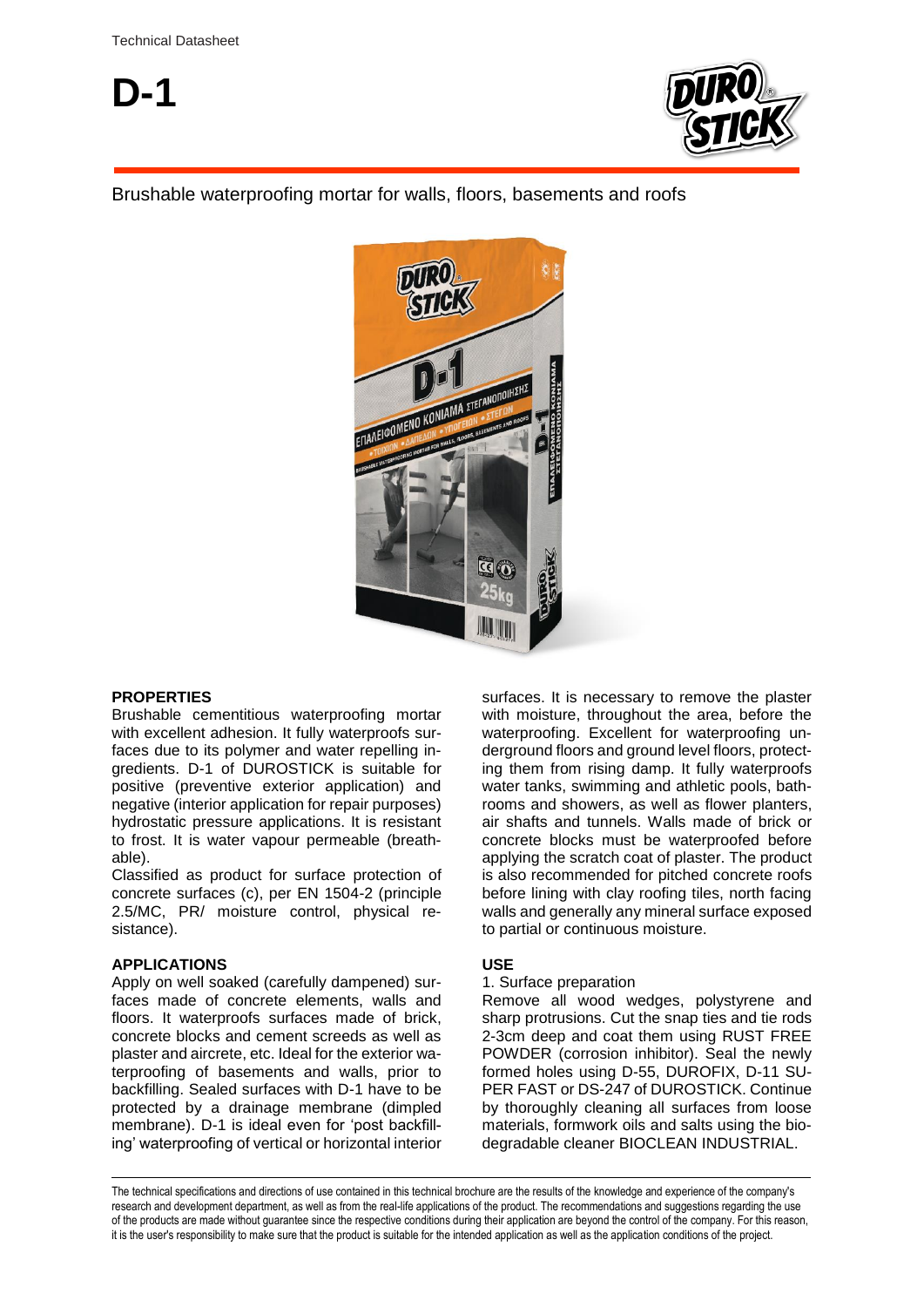**D-1**



# Brushable waterproofing mortar for walls, floors, basements and roofs

Rinse thoroughly with plenty of water.

## 2. Application

DUROSTICK D-1 applies to meticulously soaked surfaces in 2-4 equal thickness crosswise coats of 1mm thick each one. Use an emulsion or a round chalk brush or a roller for emulsion paints, or even metal trowels. Empty the product in a clean container with cool water, at a mixing ratio of 25kg powder to 6.0-6.5lt water. Mix using a low-rpm drill equipped with the appropriate attachment (recommended), until a lump free, homogeneous mass is obtained.

The mixture has to be thick enough so it does not drip from an emulsion brush or roller. The mixture remains workable for 60 minutes. Apply each additional coat approximately 2 hours after of the previous one, and while the previous one is still fresh. In case the product remains on the surface longer than 2 hours, resoak the surface. Protect the finish surface for the next 48 hours, after its application completion, from high temperatures by frequently soaking (dampening) it. Protect the surface from frost using polystyrene slabs.

## **NOTES**

- If the substrates to be coated with DU-ROSTICK D-1 have hairline cracks or there is a need to protect them from natural or other types of vibrations (digging equipment working in adjacent locations), use an acrylic additive. Add the acrylic emulsion D-20 of DU-ROSTICK in the mixing water at a ratio of one-part water to one-part D-20, up to two parts water to every one-part D-20. Alternatively, use 5 parts water to one-part DU-ROMAX to ultimately increase the flexibility of the product, the surface resistance to abrasions, its adhesion and waterproofing as well.
- D-1 should not be mixed with more water than specified.
- After hardening, the product is harmless to health and the environment.

### **CLEANING**

Clean all tools with water, immediately after use.

## **CONSUMPTION**

1.0-1.3kg/m²/mm thick coat

| <b>LOAD</b>                          | <b>MINIMUM</b><br><b>CONSUMPTION</b>                 | <b>MINIMUM TOTAL</b><br><b>THICKNESS</b> |
|--------------------------------------|------------------------------------------------------|------------------------------------------|
| <b>Moisture</b>                      | $2.0$ kg/m <sup>2</sup><br>(2 coats)                 | Approximately<br>1.5 <sub>mm</sub>       |
| Water exert-<br>ing min.<br>pressure | $3.0$ kg/m <sup>2</sup><br>$(3 \text{ coats})$       | Approximately<br>2.0 <sub>mm</sub>       |
| Water<br>exerting max.<br>pressure   | $3.5 - 4.0$ kg/m <sup>2</sup><br>$(4 \text{ coats})$ | Approximately<br>2.5 <sub>mm</sub>       |

## **STORAGE**

- **Paper bag 25kg**: At least 12 months from the date of production.
- **Plastic packaging 5kg**: At least 18 months from the date of production.

It is kept in its factory sealed packaging, in dry and shady places.

## **SAFETY DIRECTIONS**

The product contains Portland cement. Before use, refer to the cautions on the product's package or the Material Safety Data Sheet.

### **PACKAGING**

- Carton box with 4 bags of 5kg each one
- Paper bag of 25kg on a 1,500kg pallet

The technical specifications and directions of use contained in this technical brochure are the results of the knowledge and experience of the company's research and development department, as well as from the real-life applications of the product. The recommendations and suggestions regarding the use of the products are made without guarantee since the respective conditions during their application are beyond the control of the company. For this reason, it is the user's responsibility to make sure that the product is suitable for the intended application as well as the application conditions of the project.